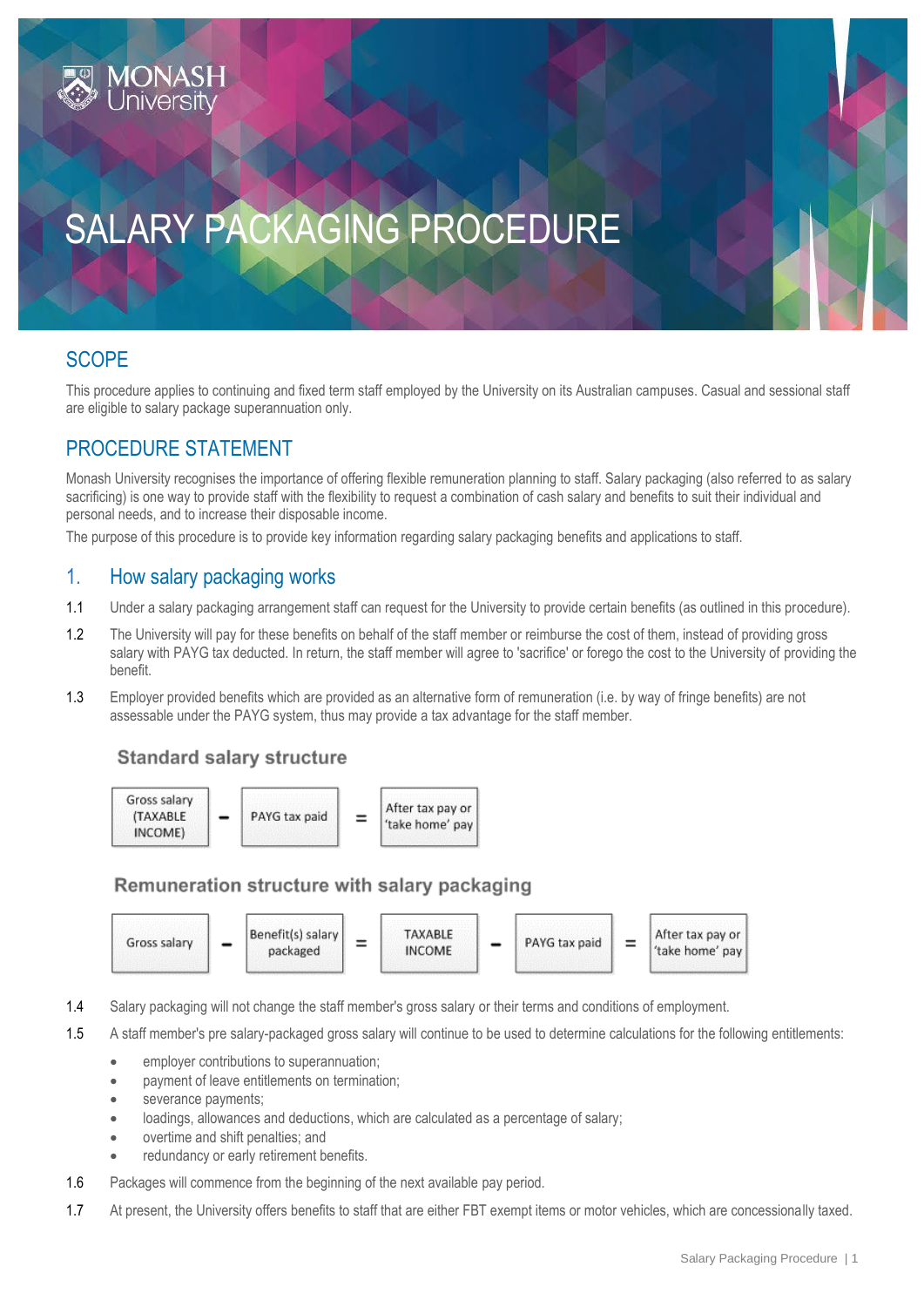1.8 Benefits that staff claim as an income tax deduction when preparing an annual income tax return are not available for salary packaging (with some noted exceptions).

| <b>Item</b>                       | <b>Details</b>                                                                                                                                                                                                                                                                                                                                                                                                                                                                                                                                                                                                                                                                                                                                                                                                                                                                                                 | How to apply                                                                                                                                                                                                                                                                                                                                                                           |
|-----------------------------------|----------------------------------------------------------------------------------------------------------------------------------------------------------------------------------------------------------------------------------------------------------------------------------------------------------------------------------------------------------------------------------------------------------------------------------------------------------------------------------------------------------------------------------------------------------------------------------------------------------------------------------------------------------------------------------------------------------------------------------------------------------------------------------------------------------------------------------------------------------------------------------------------------------------|----------------------------------------------------------------------------------------------------------------------------------------------------------------------------------------------------------------------------------------------------------------------------------------------------------------------------------------------------------------------------------------|
| Car parking<br>permit             | Staff can salary package PAYU car parking or vPermit car<br>parking for:<br>Caulfield, Clayton, Parkville and Peninsula campuses;<br>Alfred Hospital, Monash Medical Centre and Box Hill<br>Hospital;<br>For PAYG car parking, staff must use CelloPark to pay<br>for any parking fees incurred on a monthly cycle.<br>Following this, staff will receive the salary tax benefit<br>and GST expense reimbursement for that previous<br>month's parking, in the next available pay period.<br>For vPermit car parking, staff can select the salary<br>$\bullet$<br>sacrifice option, when purchasing a 30-day parking<br>permit.<br>For further information, refer to car parking FAQs.<br>There is no administration fee for salary sacrificing a parking<br>permit                                                                                                                                            | Staff must select the option of salary<br>packing during the <b>online purchasing</b><br>process for campus-based permits.<br>Staff can apply for non campus-<br>based permits via the following<br>form: Salary package parking.                                                                                                                                                      |
| Child care                        | Staff may salary package child care fees from the following<br>child care centres:<br>Caulfield - Monash Caulfield Child Care Association Inc;<br>Peninsula - Windermere Early Learning Centre<br>Clayton - Monash Children's Centre Co-op Ltd; and<br>Clayton - Monash Community Family Co-Operative.<br>The University will sacrifice the cost of the child care fees<br>from the staff member's gross salary in equal fortnightly<br>amounts and allocate the cost directly to the relevant child<br>care centre. GST will not be applicable. Please note under a<br>salary sacrifice arrangement the University is liable for<br>payment of fees to the child care centre therefore there will<br>be no entitlement to <b>Child Care Benefits</b> or the Child Care<br>Rebate from the Department of Human Services.<br>Further information is available in the <b>Expectant and New</b><br>Parents Guide. | Staff should enrol the child with the<br>child care centre.<br>Staff must complete and lodge the<br>following form: <b>Salary package</b><br>childcare fees [Online].                                                                                                                                                                                                                  |
| Mobile phone                      | Staff can salary package one mobile phone, used<br>predominantly for business purposes, each FBT year.<br>Packaging must be (or commence) in the same FBT<br>year/Tax year as the purchase was made. Retrospective<br>purchases will not normally be packageable.<br>The University will reimburse GST to the staff member in full,<br>and sacrifice the GST exclusive cost of the phone from<br>his/her gross salary over a number of pay periods.                                                                                                                                                                                                                                                                                                                                                                                                                                                            | Staff must purchase the mobile<br>phone and obtain a dated tax invoice<br>in their name (where possible).<br>Staff must apply for salary packaging<br>immediately after the purchase has<br>been made.<br>Staff should attach the invoice to the<br>following completed form: Salary<br>packaging application - Other<br>Benefits and submit it to Payroll<br>Services for processing. |
| <b>Monash Sport</b><br>membership | The fees for annual membership at Monash Sport Caulfield,<br>Clayton and Peninsula may be packaged. Memberships<br>include access to a range of facilities and services including<br>full access to the fitness centre, group fitness classes and<br>aquatic facilities.<br>The University will sacrifice membership fees from a staff<br>member's gross salary in equal, ongoing amounts over the<br>year and allocate the cost directly to the relevant provider.                                                                                                                                                                                                                                                                                                                                                                                                                                            | Staff should organise membership in<br>person at Monash Sport and<br>complete and lodge the following<br>form: Salary Packaging Monash<br>Sport membership [Online]<br>Monash Sport will advise Payroll<br>Services for processing.                                                                                                                                                    |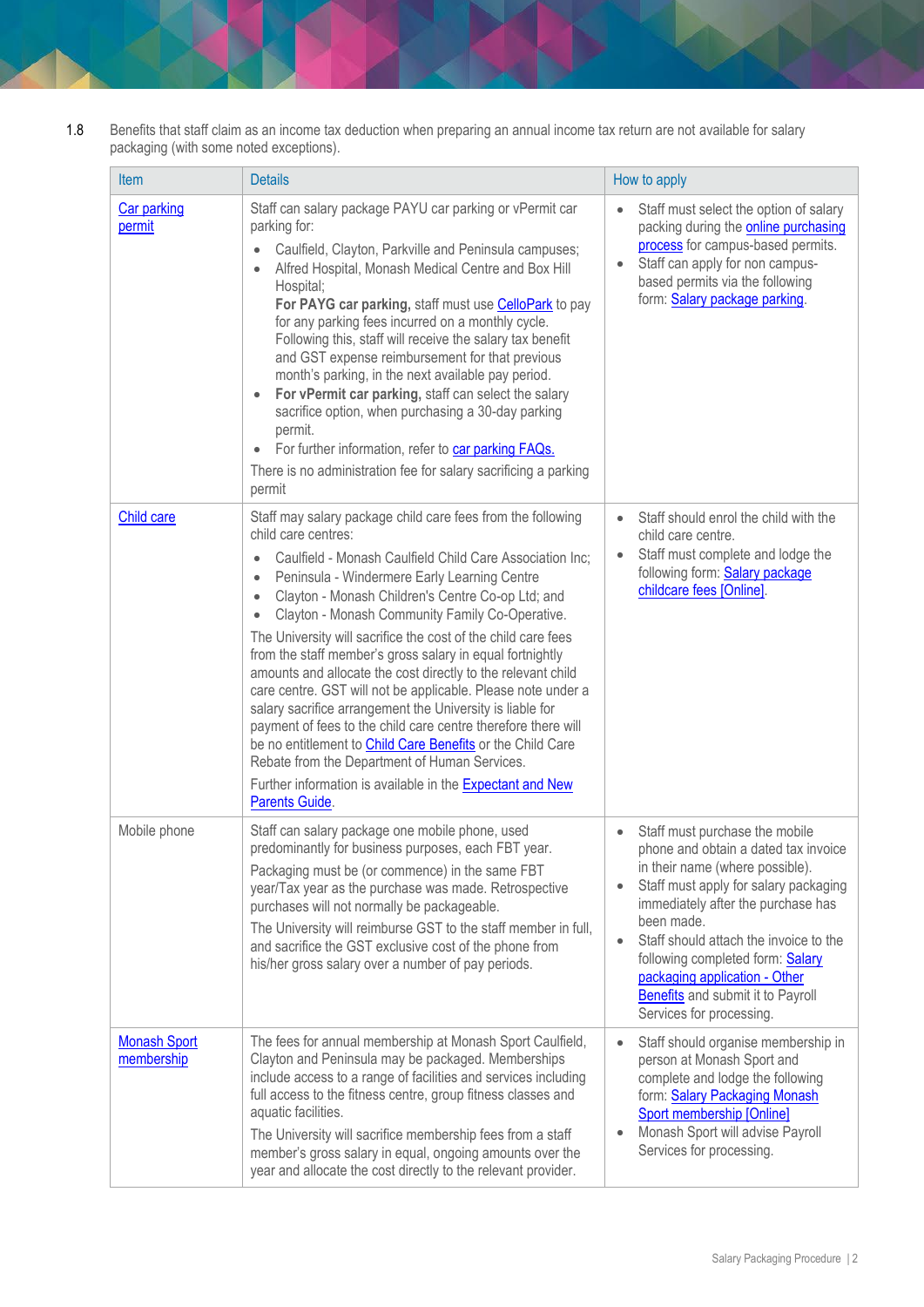| Item                                                                                                                                                                                                                                                                                                                                                                                                         | <b>Details</b>                                                                                                                                                                                                                                                                                                                                                                                                                                                                                                                                                                                                                                                                                                                                                                                                                                                                                                                                                                                                                                                                                                                                           | How to apply                                                                                                                                                                                                                                                                                                                                                                                                                                                                                                                                                                                                                                                                                                                                                                                                                                                                                                       |
|--------------------------------------------------------------------------------------------------------------------------------------------------------------------------------------------------------------------------------------------------------------------------------------------------------------------------------------------------------------------------------------------------------------|----------------------------------------------------------------------------------------------------------------------------------------------------------------------------------------------------------------------------------------------------------------------------------------------------------------------------------------------------------------------------------------------------------------------------------------------------------------------------------------------------------------------------------------------------------------------------------------------------------------------------------------------------------------------------------------------------------------------------------------------------------------------------------------------------------------------------------------------------------------------------------------------------------------------------------------------------------------------------------------------------------------------------------------------------------------------------------------------------------------------------------------------------------|--------------------------------------------------------------------------------------------------------------------------------------------------------------------------------------------------------------------------------------------------------------------------------------------------------------------------------------------------------------------------------------------------------------------------------------------------------------------------------------------------------------------------------------------------------------------------------------------------------------------------------------------------------------------------------------------------------------------------------------------------------------------------------------------------------------------------------------------------------------------------------------------------------------------|
| Motor Vehicle<br>(Novated Lease)                                                                                                                                                                                                                                                                                                                                                                             | Leasing represents a significant financial commitment,<br>therefore staff should obtain advice from an independent<br>financial adviser prior to entering into a novated lease<br>arrangement.<br>A novated lease is a variation to a standard finance lease.<br>Instead of entering into a lease directly with a bank, staff<br>enter into a lease arrangement with either one of the<br>University's car salary packaging scheme providers and then<br>transfer the obligation of the lease repayments to the<br>University.<br>The University will deduct the lease payments from the staff<br>member's gross salary and make the lease payments to the<br>lease provider on the staff member's behalf, while they<br>remains a staff member of the University.<br>Staff intending to apply for a novated lease must familiarise<br>themselves with the University's Novated Lease Procedure                                                                                                                                                                                                                                                          | Staff should contact either one of<br>these providers to ask questions and<br>organize details.<br><b>Custom Fleet or nlc</b><br>The lease provider will provide<br>details to Monash HR payroll for<br>processing.<br>In addition to the administration fee<br>$\bullet$<br>of \$5.10 per fortnight, the University<br>will deduct \$12.50 per motor vehicle<br>per fortnight.<br>The lease provider may apply<br>$\bullet$<br>additional administration charges.                                                                                                                                                                                                                                                                                                                                                                                                                                                 |
| A portable<br>electronic device,<br>as defined by the<br>ATO, is a device<br>that:<br>is easily<br>$\bullet$<br>portable and<br>designed for<br>use away from<br>an office<br>environment;<br>is small and<br>light;<br>can operate<br>without an<br>external power<br>supply; and<br>is designed as<br>a complete<br>unit.<br>Examples include a<br>calculator, tablets,<br>laptop and portable<br>printer. | Staff can salary package portable electronic devices that are<br>used primarily for work purposes.<br>Staff can salary package more than one device per FBT<br>year, however the items cannot have a substantially identical<br>function, unless the item is a replacement item.<br>Staff may include business computer software, primarily for<br>work purposes, installed at the date of purchase or<br>afterwards, as a packaged item.<br>Network cards, carry bags, modems, zip drives and<br>microphones are not FBT exempt and therefore these items<br>cannot be packaged unless they are purchased as a<br>package deal.<br>Packaging must be (or commence) in the same FBT year/tax<br>year as the purchase was made.<br>Where staff purchase and salary package a work-related<br>item, the depreciation claim previously available will no<br>longer available for that item.<br>The University will reimburse GST* to the staff member in<br>full, and deduct and reimburse the GST exclusive cost of the<br>item from the staff member's gross salary over the next 3<br>months (6 pay fortnights).<br>*on provision of a valid tax invoice | A staff member should purchase the<br>$\bullet$<br>item and obtain a dated and valid tax<br>invoice in their name, clearly<br>indicating that it is a portable item.<br>Items that cannot be packaged<br>should not be included on the<br>invoice - staff should ask for a<br>separate tax invoice for these.<br>Staff must submit a valid tax<br>invoice to receive GST<br>reimbursement for the purchase. If a<br>valid tax invoice is not received, staff<br>will not receive reimbursement on<br>the GST of the purchase. Only the<br>cost of the item (exclusive of GST)<br>will be processed for salary<br>packaging.<br>Staff should attach the tax invoice to<br>the completed form: <b>Salary</b><br>packaging application - Other<br><b>Benefits</b><br>Staff must apply for salary packaging<br>immediately after the purchase is<br>made. Retrospective purchases will<br>not normally be packageable. |
| Airline<br>memberships                                                                                                                                                                                                                                                                                                                                                                                       | Staff may salary package Virgin Australia Lounge<br>membership and Qantas Club 1 year, 2 year and lifetime<br>memberships.<br>The University will reimburse the GST to the staff member<br>in full, and deduct and reimburse the GST exclusive cost of<br>the membership from the staff member's gross salary in<br>the same pay period.                                                                                                                                                                                                                                                                                                                                                                                                                                                                                                                                                                                                                                                                                                                                                                                                                 | Staff must follow instructions for<br>$\bullet$<br>application/ renewal on the travel<br>benefits staff intranet page.<br>Staff should pay for the membership<br>and obtain a dated tax invoice in<br>their name.<br>Staff should attach the tax invoice to<br>the completed form: Salary<br>packaging application - Other<br><b>Benefits</b> and submit it to Payroll<br>Services for processing.                                                                                                                                                                                                                                                                                                                                                                                                                                                                                                                 |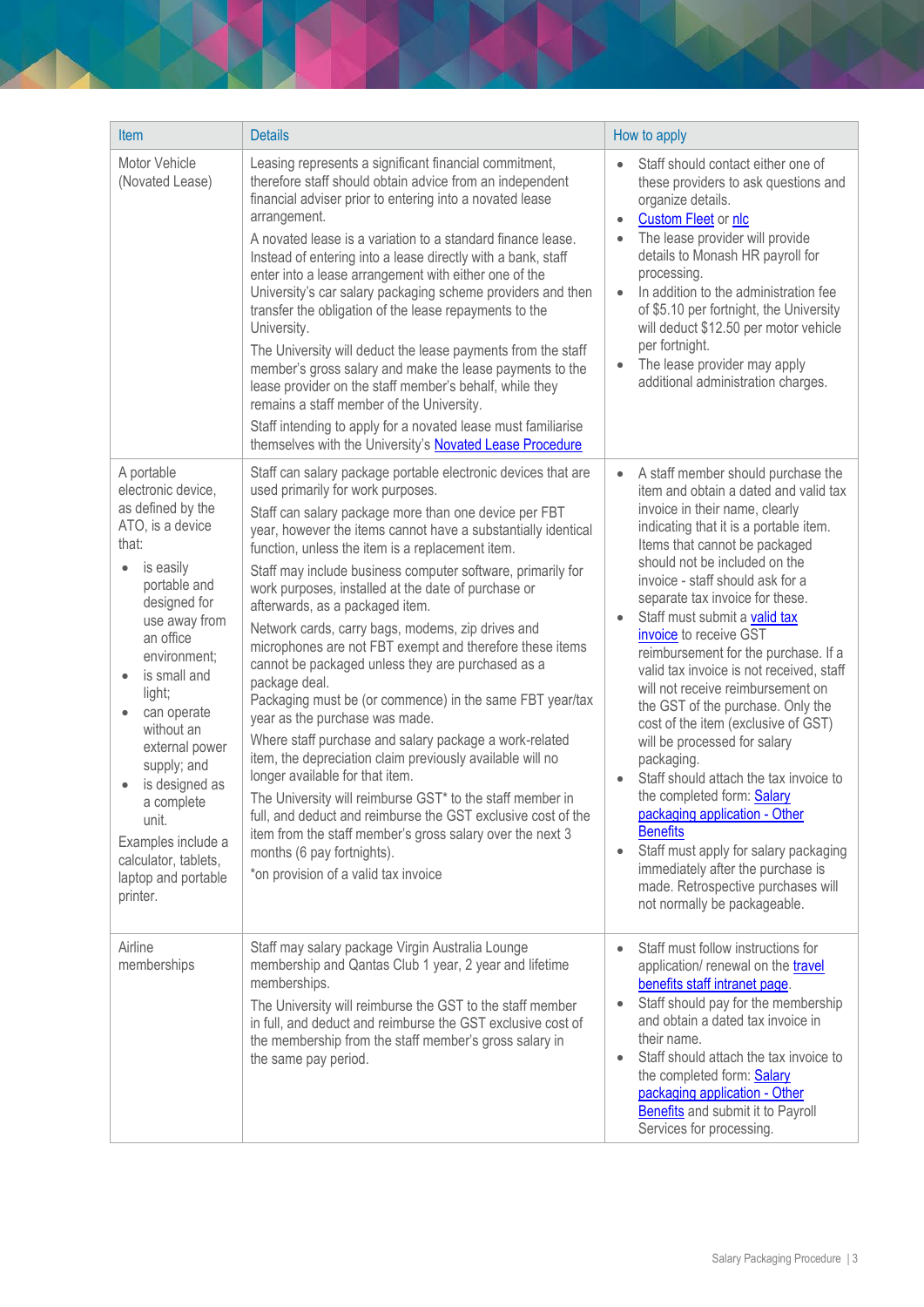| <b>Item</b>                                                          | <b>Details</b>                                                                                                                                                                                                                                                                                                                                                                                                                                                                                                                                                                                                                                                                                                                                                                                                                                                                                                                                                                                                                                                                                                                                                     | How to apply                                                                                                                                                                                                                                                                                                                             |
|----------------------------------------------------------------------|--------------------------------------------------------------------------------------------------------------------------------------------------------------------------------------------------------------------------------------------------------------------------------------------------------------------------------------------------------------------------------------------------------------------------------------------------------------------------------------------------------------------------------------------------------------------------------------------------------------------------------------------------------------------------------------------------------------------------------------------------------------------------------------------------------------------------------------------------------------------------------------------------------------------------------------------------------------------------------------------------------------------------------------------------------------------------------------------------------------------------------------------------------------------|------------------------------------------------------------------------------------------------------------------------------------------------------------------------------------------------------------------------------------------------------------------------------------------------------------------------------------------|
| Superannuation -<br>Regular member<br>and voluntary<br>contributions | UniSuper members have the option to convert their<br>employee contributions (standard contribution 7% of gross<br>salary) to pre-tax member contributions (standard<br>contribution 8.25% pre-tax). The advantage to the staff<br>member is that "take home pay" is increased as a result of a<br>reduction in income tax liability.<br>Additional voluntary contributions can also be made,<br>however, it should be noted that ATO concessional<br>superannuation contributions limits apply. Refer also to<br>section 5. Legislative impact on salary packaging below.<br>A staff member can obtain details of the concessional<br>contributions relating to their service with the University for<br>the current financial year by contacting the Superannuation<br>Office on 9902 9585 or 9902 9497. The Superannuation<br>Office will provide information to assist the staff member and<br>their financial adviser to implement an appropriate salary<br>packaging arrangement.<br>The University will take no responsibility if a decision to<br>salary package into superannuation results in a staff member<br>exceeding concessional contribution caps. | Staff must complete the form: Salary<br><b>Packaging Superannuation (All staff)</b><br>[Online].                                                                                                                                                                                                                                         |
| Superannuation -<br>additional lump<br>sum payments                  | A staff member may package additional lump sum payments<br>to UniSuper such as performance bonuses or above<br>engagement profile payments (in part or total) into<br>superannuation provided they have made prior<br>arrangements for this to take place. This request must be<br>made by the staff member before they become entitled to<br>any such payment. This is an ATO requirement and must be<br>done before the commencement of any review or<br>determination that may result in such a payment.<br>Staff should refer to Superannuation - regular and voluntary<br>contributions (above) and section 5. Legislative impact on<br>salary packaging (below) for information relating to ATO<br>concessional superannuation contribution limits.                                                                                                                                                                                                                                                                                                                                                                                                          | Staff must complete the <b>Salary</b><br>$\bullet$<br><b>Packaging Superannuation (All staff)</b><br>[Online] prior to being advised that<br>they are eligible to receive a lump<br>sum payment, and submit it to HR<br>Operations for processing.<br>An administration fee of \$5.10 is<br>deducted per additional lump sum<br>payment. |

## 2. Financial advice

- 2.1 Care has been taken to ensure the accuracy of the information contained in this procedure, however it is not the University's intention to provide comprehensive information with respect to salary packaging. Individual circumstances vary and thus affect the benefits or otherwise of participating in salary packaging arrangements. Accordingly, the University strongly urges all staff planning to participate in the salary packaging process to seek independent financial planning advice. No person should rely on the contents of this procedure without first obtaining such advice.
- 2.2 The University is not responsible for the results of action taken on the basis of information contained herein nor for any error or omission in this publication. The University hereby expressly disclaims all and any liability and responsibility to any reader of this procedure in respect of anything done or omitted to be done (or the consequences thereof) by any person in reliance upon the whole or any part of the information contained in this procedure.

## 3. Items available for salary packaging

- 3.1 The University will deduct a flat rate administration fee of \$5.10 from a staff member's gross salary per fortnight in order to salary package the following standard benefits:
	- Airline memberships
	- Child Care
	- Portable electronic devices
	- Mobile phones
	- Monash Sport memberships
	- Motor Vehicle (novated lease)
	- Superannuation (for UniSuper and Vic Super ESS Super members only)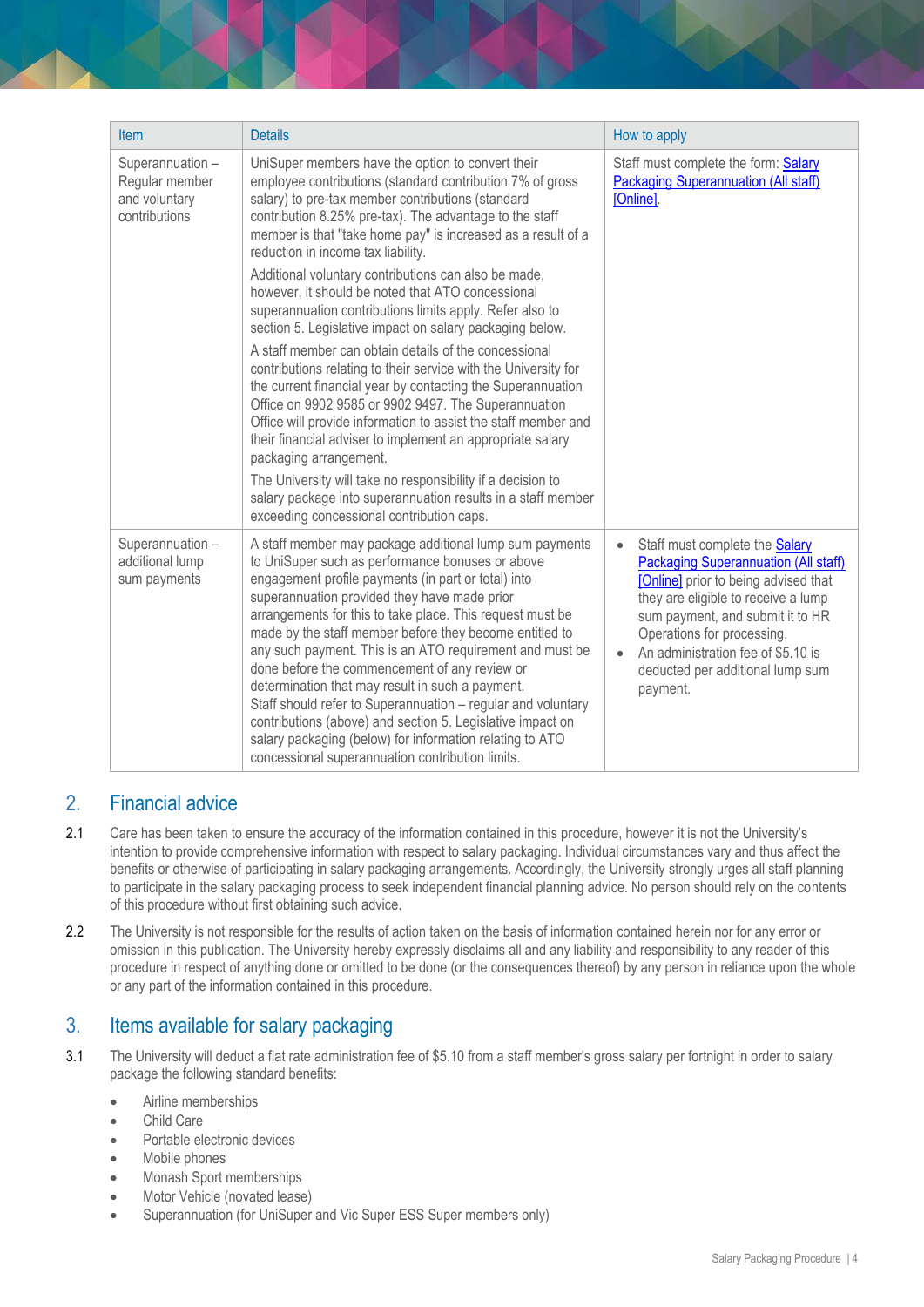- 3.2 The University will decide the salary and benefits available to staff and may vary benefits available, and review and adjust the associated administration fee at any time.
- 3.3 Continuing and fixed term staff on contracts greater than 12 months are eligible to salary package the items listed in the table above. The University may allow staff with contracts of less than 12 months to salary package, depending on the items requested to be packaged.
- 3.4 Casual and sessional staff covered by an enterprise agreement are eligible to salary package voluntary superannuation contributions as outlined in the table below.

| <b>Item</b>                                                                                | <b>Details</b>                                                                                                                                                                                                                                                                                                                         | How to apply and fees                                                                                                                          |
|--------------------------------------------------------------------------------------------|----------------------------------------------------------------------------------------------------------------------------------------------------------------------------------------------------------------------------------------------------------------------------------------------------------------------------------------|------------------------------------------------------------------------------------------------------------------------------------------------|
| Superannuation: voluntary<br>contributions into<br><b>UniSuper Accumulation</b><br>Account | Staff may salary sacrifice their entire salary or a<br>percentage of their salary into superannuation.<br>Staff should refer to Superannuation - regular<br>contributions (above) and section 5. Legislative impact on<br>salary packaging (below) for information relating to ATO<br>concessional superannuation contribution limits. | Staff must complete the Salary<br><b>Packaging Superannuation (All staff)</b><br>[Online] and submit it to Payroll<br>Services for processing. |

## 4. Changing or terminating the package

- 4.1 Staff may elect to cease salary packaging at any time.
- 4.2 The salary packaging year runs from the 1 April to 31 March, consistent with the FBT year.
- 4.3 If a staff member leaves the University during a year in which they have salary packaged, the staff member's entitlement to receive benefits stops and their package is ruled off and reconciled at the termination date.
- 4.4 The University will off-set monies owing against any salary, leave and other remuneration that may be due and payable to a staff member at the termination date. The University reserves the right to take legal action to recover all monies owing by staff members or former staff members of the University.
- 4.5 Where packaging involves a third party, such as child care centres, NLC and Monash Sport, Payroll Services may require written advice from the provider in addition to written advice from the staff member to cease salary packaging arrangements.

## 5. Legislative impact on salary packaging

5.1 Salary packaging arrangements are a complex area of remuneration management and the University must comply with the requirements of the ATO, relevant State and Federal taxation legislation and regulations associated with salary packaging. To ensure effective compliance with these bodies, the University policy and procedures have been established. Should there be any legislative changes in relation to salary packaging, the University reserves the right to make alterations to the policy and/or procedures.

### ATO requirements

5.2 Staff cannot claim an income tax deduction on any benefits that are packaged. Staff are required to observe all standards regarding salary packaging. The standards are set by the Australian Taxation Office (ATO) and require complete proof of expenditure and adherence to the staff member's nominated flexible remuneration. Failure to observe the standards can result in ATO penalties.

#### Fringe Benefits Tax (FBT)

- 5.3 It should be noted that, with the exception of motor vehicles, all of the benefits which may be salary packaged by University staff are exempt from FBT and as such these benefits will have a 'nil' taxable value for FBT purposes.
- 5.4 Unlike some not-for-profit organisations, the University is not considered a public benevolent institution (PBI) as defined by the ATO, and is therefore restricted in the range of benefits that can be offered to staff without attracting an FBT liability for the University.
- 5.5 The cost of a staff member's remuneration package should be no more than the total cost of employment prior to salary packaging occurring. In the event of any new tax or increase in taxation paid by the University, including FBT or any state tax equivalent, the University will pass on such costs to the staff member in the same manner as motor vehicles.

#### FBT Reporting on Payment Summaries

5.6 Fringe benefits provided to staff (whether or not salary packaged) are required to be reported on a staff member's Payment Summary where the aggregate taxable value of fringe benefits provided exceeds \$2,000 per FBT year. The grossed-up value (i.e. multiplied by 1.8695) will be required to be shown on a staff member's Payment Summary. This amount will not be taxable to the staff member, but it will be taken into account for the purposes of determining the application of certain surcharges, levies and Government entitlements such as, the additional Medicare levy etc.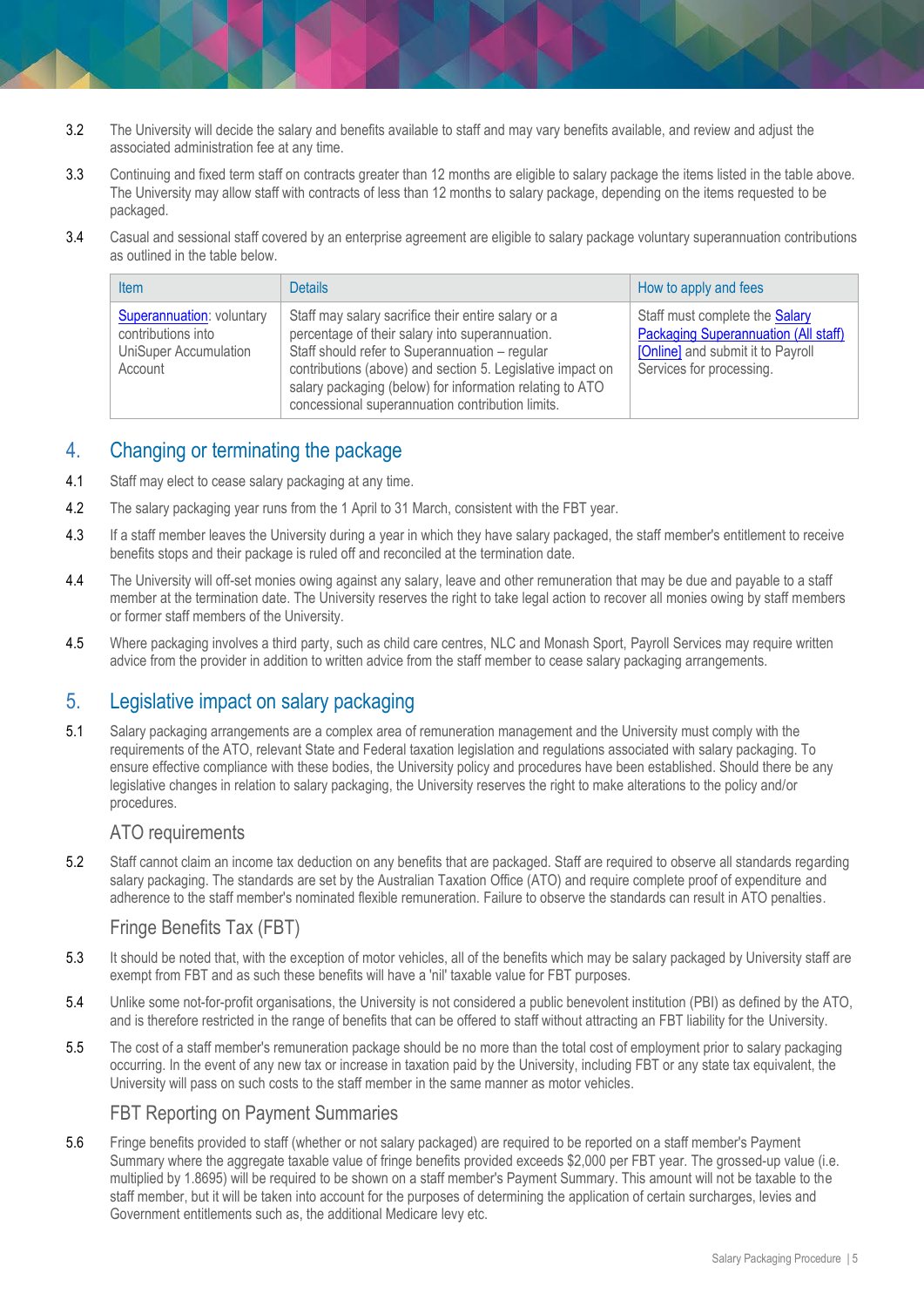- 5.7 Reportable Employer Superannuation Contributions (RESC) Reporting on Payment Summaries
- 5.8 Reportable Employer Superannuation Contributions are salary packaged superannuation contributions which are shown on a staff member's Payment Summary. This amount of RESC will be taken into account for the purposes of determining the application of certain surcharges, levies and government entitlements including (but not limited to) the additional Medicare levy.

#### Goods and Services Tax (GST)

5.9 The key impact of GST on University staff who salary package is that the University will generally be entitled to claim a GST input tax credit in respect of benefits which are salary packaged. In this regard, the amount which a staff member is required to salary sacrifice in respect of a particular benefit will, in most cases, be the GST-exclusive value of that benefit. Further information is provided throughout this procedure in relation to each of the benefits which may be salary packaged.

#### Concessional Superannuation Contributions

- 5.10 Concessional contributions are superannuation contributions made from pre-tax income and include employer contributions, pre-tax member and additional voluntary salary sacrifice contributions. These contributions are taxed at 15% when received by a complying superannuation fund.
- 5.11 The concessional contributions cap \$25,000p.a. (indexed) from the commencement of the 2017/18 financial year (regardless of age)
- 5.12 When an individual exceeds their annual concessional contributions cap in a financial year, the excess contributions will be subject to tax at their marginal rates.

## **DEFINITIONS**

| <b>ATO</b>                            | The Australian Taxation Office.                                                                                                                                                                                                                                                       |
|---------------------------------------|---------------------------------------------------------------------------------------------------------------------------------------------------------------------------------------------------------------------------------------------------------------------------------------|
| <b>Benefits</b>                       | Any non-cash benefit and cash payment (other than salary) made (or expected to be made) for the<br>benefit of the staff member and cash payment made (or expected to be made) to the staff member by<br>way of reimbursement of expenses incurred by the staff member.                |
| Fringe Benefits Tax (FBT)             | Tax payable by the University to the Commonwealth Government on some categories of benefits<br>provided to staff.                                                                                                                                                                     |
| FBT year                              | Runs from 1 April to 31 March.                                                                                                                                                                                                                                                        |
| <b>Gross salary</b>                   | Salary before tax.                                                                                                                                                                                                                                                                    |
| <b>PAYG</b>                           | 'Pay As You Go' income tax.                                                                                                                                                                                                                                                           |
| Remuneration                          | Means salary plus benefits.                                                                                                                                                                                                                                                           |
| <b>Salary</b>                         | Payment for time worked that is paid by way of regular periodic cash payments and subject to PAYG<br>tax.                                                                                                                                                                             |
| Salary packaging                      | Provided for under the Relevant Workplace Agreement. It refers to any arrangements made by the<br>University to provide benefits in lieu of salary payments. Salary packaging arrangements must comply<br>with relevant taxation legislation and rulings as varied from time to time. |
| Salary packaging<br>commencement date | The effective date that the staff member's request for salary packaging commences.                                                                                                                                                                                                    |
| <b>Staff</b>                          | A person employed by the University and eligible to apply for salary packaging.                                                                                                                                                                                                       |
| Taxable income                        | Income that an employer is required to withhold from tax.                                                                                                                                                                                                                             |